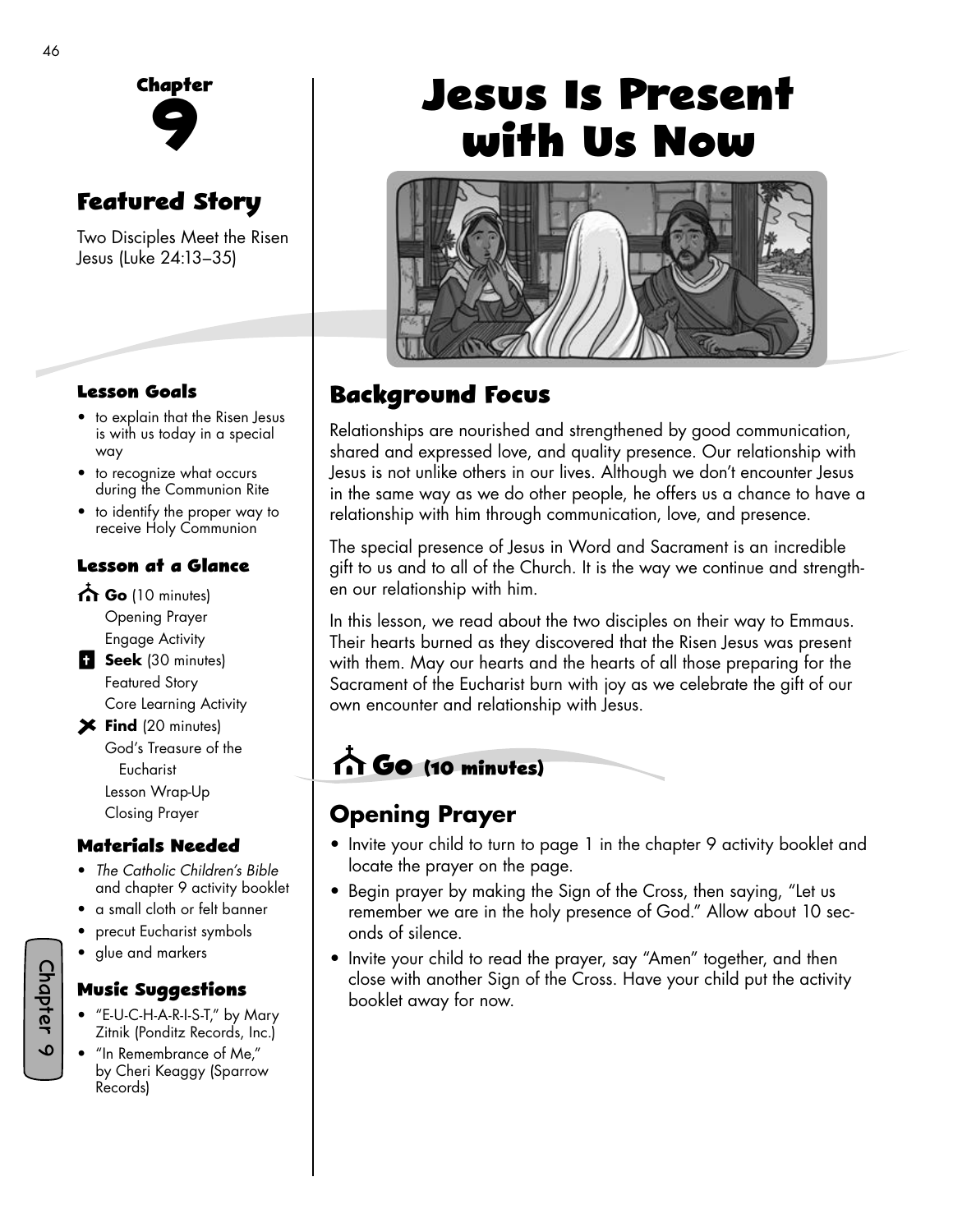# **Engage Activity**

- Invite your child to recite the Our Father that they learned more about in the last time together.
- Ask your child to share one thing Jesus might say to us if he were standing here today.
- Tell your child that they will learn in this lesson about how Jesus continues to be present to us today.

# **Seek (30 minutes)**

### **Featured Story**

- Invite your child to find Luke 24:13–35 in The *Catholic Children's Bible* (pages 1643 and 1646).
- Direct your child to turn to page 1644 and place an "I found it!" sticker next to the Featured Story there.
- Ask your child to look at the images on pages 1644–1645 and describe what they see. Invite them to guess why the two people look surprised.
- Explain that this story takes place after Jesus died, was buried, and the tomb was found empty. Read the title and the Featured Story.

#### **Understand It!**

- Read Understand It! on page 1645 or ask your child to read it.
- Ask your child to summarize what is being said, and ask the following questions to check for comprehension:
	- ¾ Why were the disciples sad? *(They thought Jesus was gone forever.)*
	- ¾ What happened when Jesus blessed and broke bread and gave it to the two disciples? *(They recognized that the stranger was Jesus.)*
	- ¾ What does this story tell us about Jesus and us? *(He is risen and is with us.)*

#### **Live It!**

- Invite your child to turn to page 1 in the activity booklet and complete the drawing activity.
- Read Live It! on page 1645, and invite your child to respond to the questions.

• Tell your child that although we don't see Jesus in the way the two disciples did in the story, we know Jesus is present to us today through other people, through his Word in the Bible, and in the Eucharist.

#### **Tell It!**

- Ask your child to look at the images in Tell It! on page 1645.
- Encourage your child to summarize the Bible reading, using the images in Tell It!
- Have your child use some of the smaller stickers to mark parts of the Featured Story pages that capture their interest. Remind them to save enough stickers to use on the remaining chapter.

# **Core Learning Activity**

#### **First Communion Banner**

- Prepare in advance for this activity by having all of the elements for the banner precut so that your child can focus on placing and gluing them to the banner.
- Complete an image search online for examples and ideas for symbols by typing in "First Communion Banners."
- Have your child add their name by using a marker or fabric paint. You may also precut letters for their first name.

# **Find (20 minutes)**

#### **God's Treasure of the Eucharist**

- Explain that we receive the Eucharist during a part of the Liturgy of the Eucharist called the Communion Rite. Tell your child that **Holy Communion** is another name we use for the Body and Blood of Christ. Continue with the following points:
	- ¾ *Communion* means "unity" or "oneness," and receiving the Eucharist strengthens our unity with Jesus and with the Church.
	- ¾ The Communion Rite begins with the Lord's Prayer, or Our Father, which we pray in unity with the Church.
	- $\triangleright$  We then offer one another a sign of peace, which is also a sign of our unity.